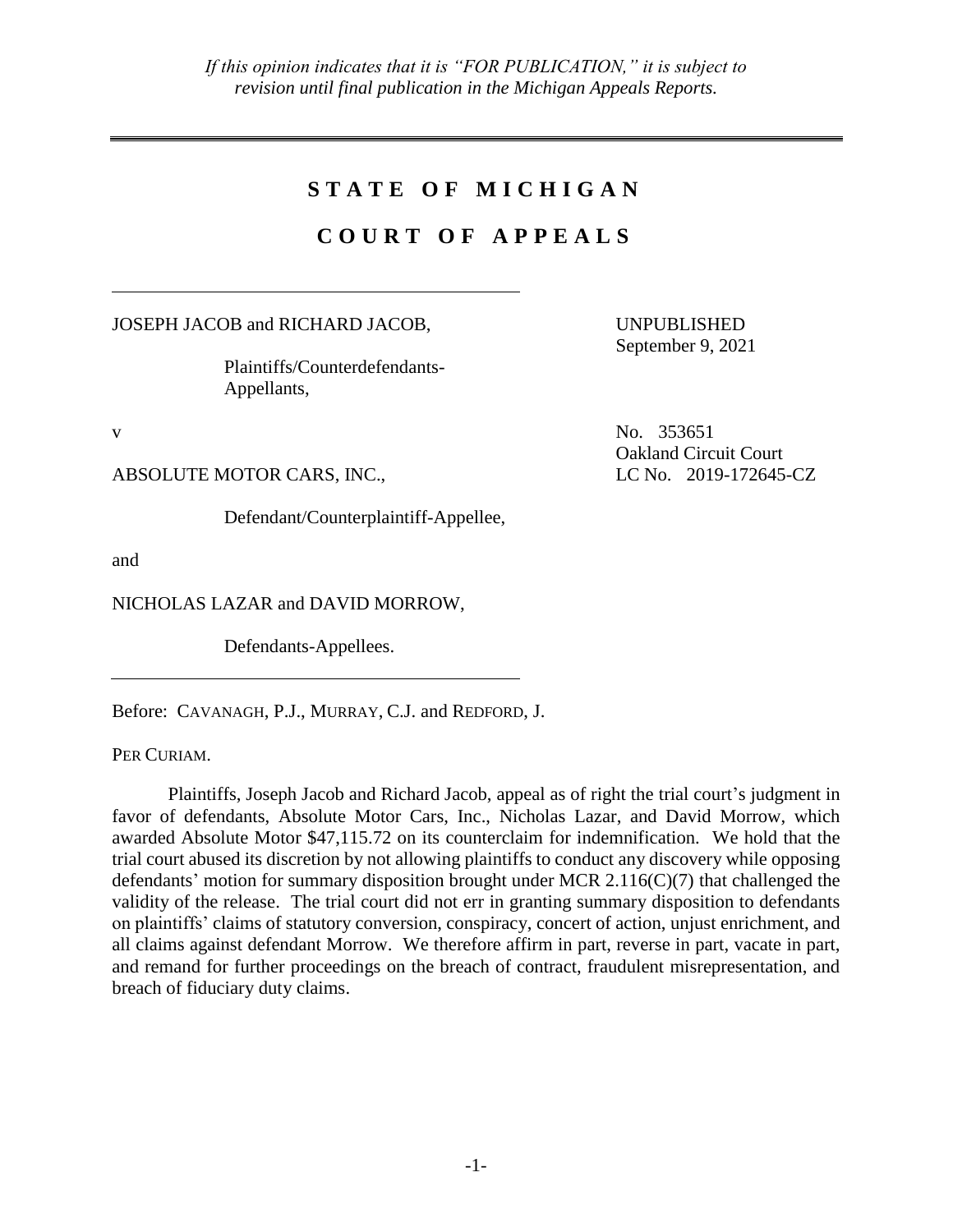## I. BASIC FACTS<sup>1</sup>

In October 2014, plaintiffs purchased a 1969 Mustang from an estate sale. Plaintiffs later discovered that the Mustang was a rare Mustang GT Cobra prototype. Nicholas Lazar, who held himself out as an agent and employee of Absolute Motor, later approached plaintiffs about buying the vehicle, but plaintiffs initially refused. Later, on October 16, 2014, plaintiffs and Absolute Motor entered into a consignment agreement, which provided that plaintiffs consigned the vehicle to Absolute Motor or Lazar "[f]or the sole purpose of selling the vehicle." The agreement was to be effective for 180 days, and if the consignee sold the vehicle during this time, the consignee would be entitled to "10% of the aggregate amount of consideration" paid.

Plaintiffs alleged that on or about March 5, 2015, Lazar informed them that he had an "outof-state" buyer "from Montana" for the vehicle. Lazar then asked Richard to e-mail him a "copy of the title and the state receipt" because he had to send the documents "to the guy." Plaintiffs complied and maintained that they were never informed that the "buyer" was Absolute Motor. Instead, when they asked who the buyer was, Lazar told them that the person refused to divulge his name.

In any event, that same day, plaintiffs executed a bill of sale, which states, in pertinent part:

This Bill of Sale ("**Bill of Sale**") is made as of March 5, 2015 by JOSEPH JACOB and RICHARD (RICK) JACOB (together, "**Sellers**"), in favor of ABSOLUTE MOTOR CARS, INC. ("**Buyer**").

Seller, for the sum of One Hundred Seventy-Five Thousand dollars  $($173,740)$ ,<sup>[2]</sup> divided equally between Sellers, hereby sell, transfer and assign to Buyer the . . . vehicle . . . .

\* \* \*

Seller acknowledges that Buyer has fully performed and fulfilled the obligations of Buyer as set forth in the Consignment and Sales Agreement between Seller and Buyer dated October 16, 2014 ("Contract"), and that the purchase price is fair consideration for the Vehicle. Seller hereby releases and holds Buyer (its shareholders, officers, directors, and employees) harmless from, and indemnifies Buyer with regard to, any and all claims, known or unknown, related to or arising out of (i) the Contract, (ii) the sale of the Vehicle to Buyer as described herein, and (iii) any breach of this Bill of Sale by Seller.

Also, on that same day, plaintiffs endorsed their names to the certificate of title under the "sellers" portion and left the purchaser's portion blank. Absolute Motor then distributed \$173,740

 $1$  The following background is based upon the allegations in the complaint and the documents attached to the complaint.

 $2$  The ambiguity between "One Hundred Seventy-Five Thousand dollars" and \$173,740 is not an issue on appeal.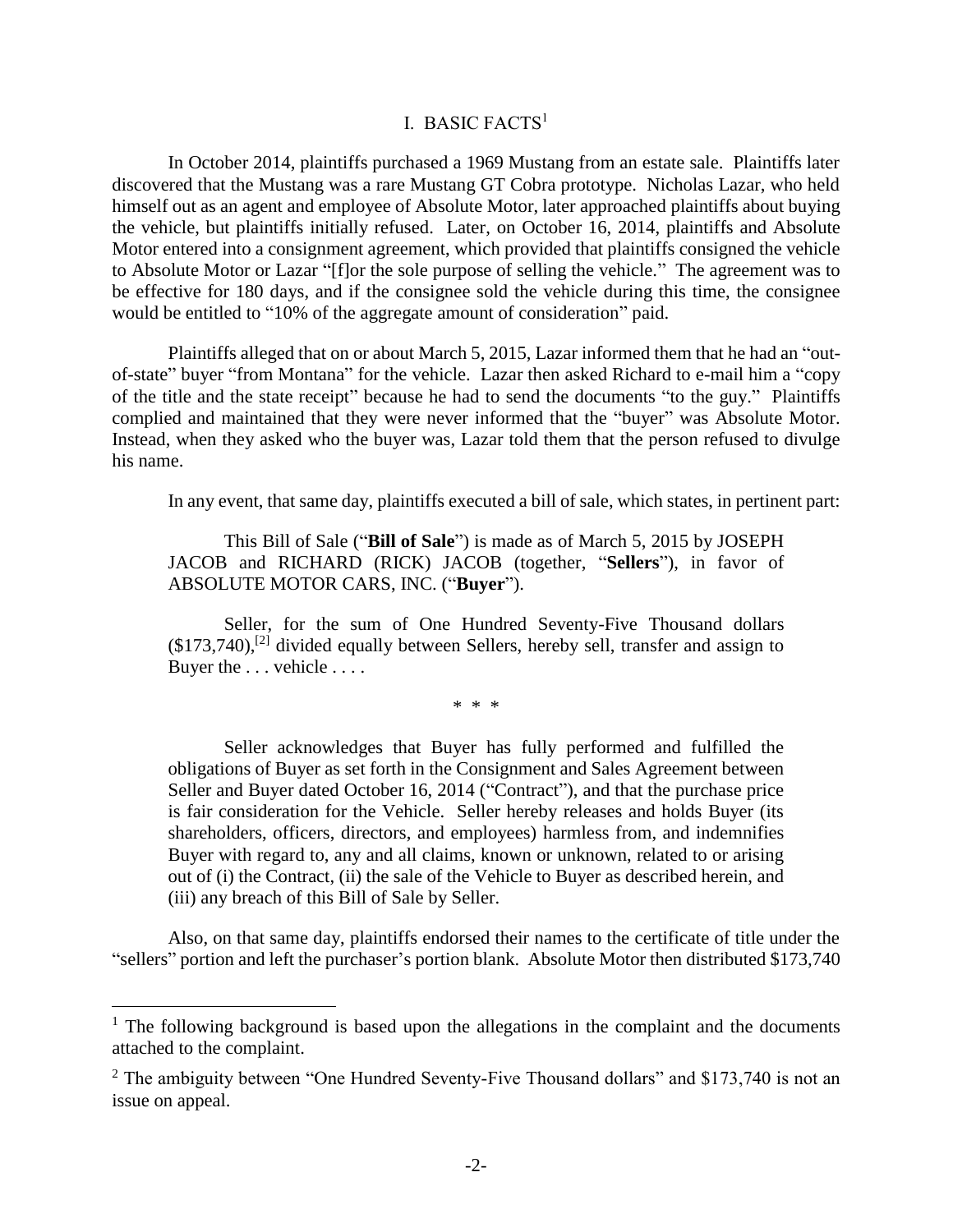to plaintiffs (with each plaintiff receiving \$86,870). The following day, Absolute Motor's name was written on the certificate of title as the "purchaser" of the vehicle.

Unbeknownst to plaintiffs, a few days later, on March 11, 2015, Absolute Motor sold the vehicle to Anthony M. King, a resident of Montana, for \$300,000. Plaintiffs alleged that they were not made aware of this purchase until the spring of 2017 when King contacted Joseph and asked for his assistance in clearing up an issue with the title to the car. When plaintiffs contacted Lazar regarding the sale to King, Lazar responded Absolute Motor had purchased the car and that plaintiffs were not entitled to any proceeds from the subsequent sale.

Plaintiffs thereafter filed suit against Absolute Motor, Lazar, and Morrow,<sup>3</sup> alleging the following counts: statutory conversion, breach of contract, fraudulent misrepresentation, breach of fiduciary duty, unjust enrichment, conspiracy, concert of action, and consequential damages. Defendant Absolute Motor filed a counterclaim, alleging claims for breach of contract and indemnification.<sup>4</sup>

Morrow moved for summary disposition shortly after plaintiffs filed their complaint. Morrow argued that there were no allegations implicating him individually. The trial court agreed and granted the motion, noting that Morrow was not a party to any of the contracts, and there were no allegations that he personally had engaged in any of the tortious conduct.

Absolute Motor later moved for summary disposition under MCR  $2.116(C)(7)$  and (8), with the primary argument being that all of the claims were barred by the release contained in the bill of sale. In response, plaintiffs asserted that, procedurally, the motion was premature because discovery was still pending. And substantively, plaintiff argued, in pertinent part, that the motion should be denied because there was a question of fact whether plaintiffs were fraudulently induced into signing the bill of sale, which would make the bill of sale containing the release void or voidable.

At the same time, Absolute Motor also moved to stay discovery on the basis that the accompanying motion for summary disposition would resolve all of plaintiffs' claims, making discovery moot. The trial court agreed, ruling that if the case was not resolved by defendant's motion for summary disposition, then plaintiffs would be allowed discovery.

The trial court granted defendant's motion for summary disposition under MCR  $2.116(C)(7)$  because the bill of sale unambiguously released any claims plaintiffs had against defendants. While the court noted that plaintiffs had asserted fraud, the court determined that the alleged fraud was related to other matters, and not the release itself. The court also ruled that many of plaintiffs' claims failed for other, independent reasons.

<sup>&</sup>lt;sup>3</sup> Morrow was the president of Absolute Motor.

<sup>&</sup>lt;sup>4</sup> Absolute Motor later abandoned or withdrew its claim for breach of contract.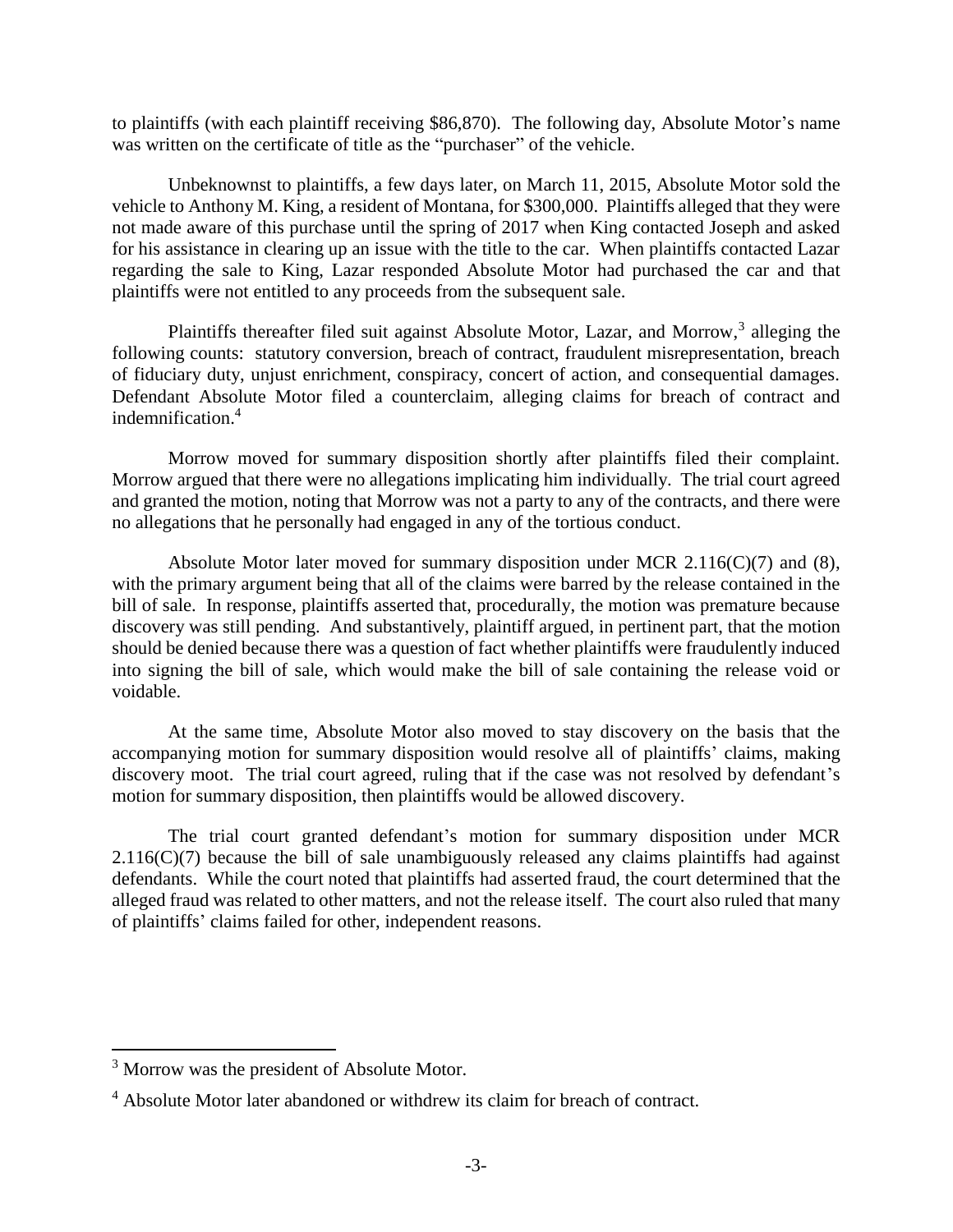Absolute Motor later moved for summary disposition pursuant to MCR 2.116( $C(9)$ ) and (10) on its counterclaim for indemnification, maintaining that the indemnification clause in the bill of sale was clear and required plaintiffs to pay for its attorney fees.

Plaintiffs moved to compel the taking of the depositions of Lazar and Morrow. The following day, defendants moved to stay discovery. Defendants argued that the only remaining issue (indemnification) was an issue of law, which required no further discovery. In relation to the remaining counterclaim of indemnification, the trial court agreed to allow plaintiffs to depose witnesses without them being required to produce any documents.

The deposition of Morrow was held, but plaintiffs' counsel sought information of questionable relevancy. For instance, even though the only remaining claim was Absolute Motor's indemnification claim, plaintiffs sought information pertaining to Absolute Motor's bank accounts. Plaintiffs also submitted a request for documents, including Absolute Motor's tax returns from 2014 through 2019, and monthly bank statements from 2014, 2015, and 2016, and they also issued a subpoena to CIBC Bank for Absolute Motor's bank records. While defendants moved for a protective order, arguing that these areas of discovery were irrelevant to the remaining issue of indemnification, plaintiffs moved to compel discovery.

The trial court ordered defendants to clearly "lay out" for plaintiffs what the remaining indemnification claim was and ordered plaintiffs to respond with what discovery was needed in order to defend against the claim. Then, if the parties still had any disputes, the court would reconvene. The court did reconvene and granted defendants' motion for a protective order, limiting any discovery to the attorney fees incurred in the matter. The court also quashed the subpoena to CIBC Bank.

In response to defendants' motion for summary disposition, plaintiffs argued that because the explicit terms of the contract controls and because there is no mention of attorney fees being recoverable, plaintiffs could not be liable for attorney fees under the indemnification clause. Plaintiffs also asserted, *inter alia*, that if any fees were recoverable, they were limited to those fees incurred for defending against plaintiffs' complaint, not for the prosecution of the counterclaim. The trial court granted the motion, ruling that plaintiffs were liable on the indemnification counterclaim for the attorney fees incurred by defendants.

Defendants also moved for sanctions pursuant to MCR 1.109(E), MCR 2.625(A)(2), and MCL 600.2591, arguing that plaintiffs' complaint and plaintiffs' defenses to the indemnification counterclaim were frivolous. In an opinion and order, the trial court concluded that plaintiffs' complaint was frivolous. The court further found that after it had dismissed plaintiffs' claims, plaintiffs failed to pursue any rational defense to the remaining counterclaim of indemnification, which could "only be interpreted as being for the purpose of (1) harassment and/or (2) fishing for information that allegedly supports their claims that have already been dismissed." The court consequently ruled that defendants were entitled to sanctions against plaintiffs in the form of \$56,909.72 in attorney fees.

The trial court then entered a judgment in favor of defendants. The judgment recognized that the court previously found that defendants were owed \$56,909.72, but for purposes of indemnification, which pertained solely to Absolute Motor, the court subtracted the amounts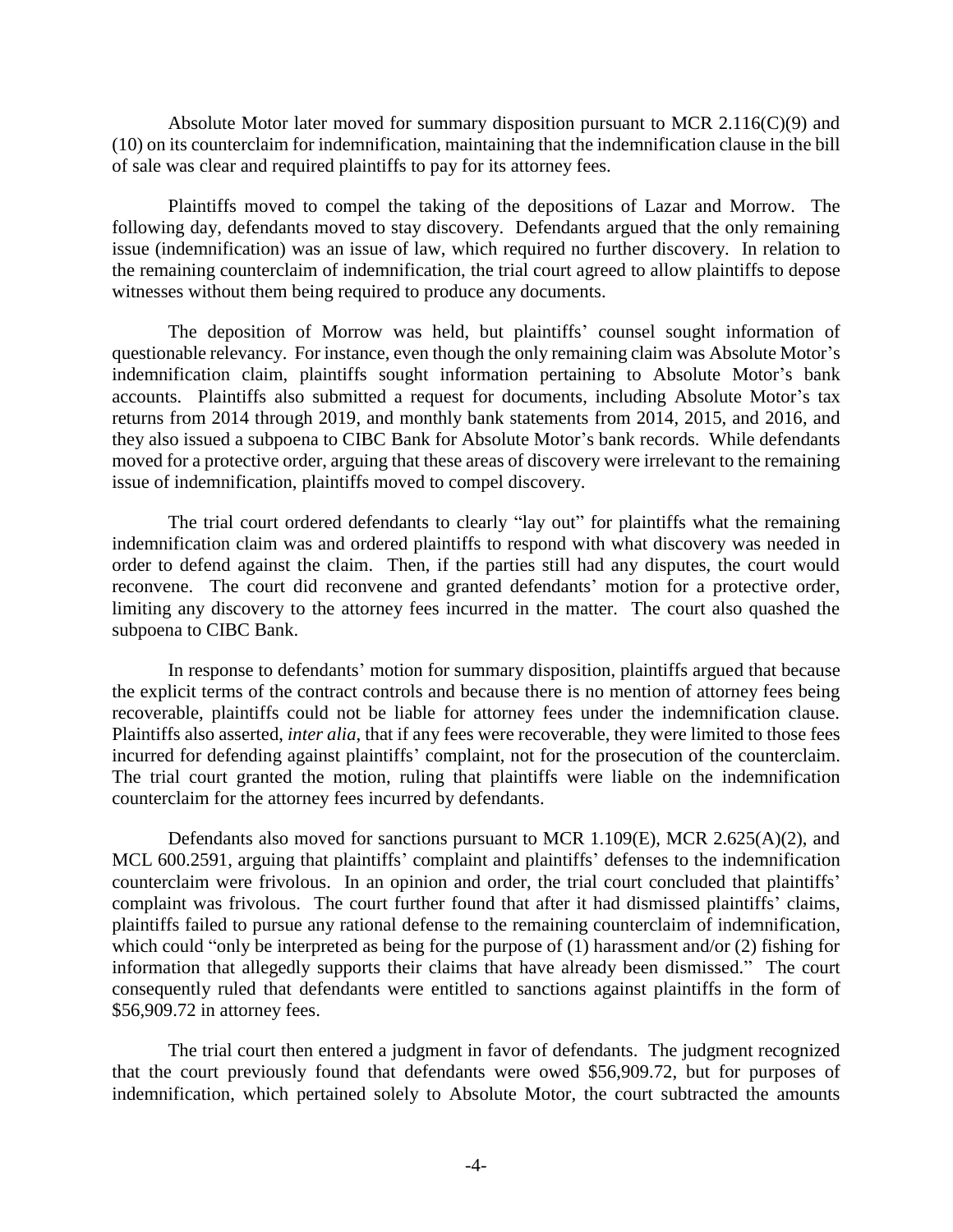incurred in pursuing the counterclaim and the amounts owed to Lazar, resulting in \$47,115.72 being owed to Absolute Motor on its counterclaim. That same day, the trial court entered a separate opinion and order regarding the award of sanctions. The court allocated the \$56,909.72 it previously ruled defendants were entitled to by awarding \$52,691.72 in favor of Absolute Motor and Morrow, and \$4,218.00 in favor of Lazar. The court noted that any amounts collected by Absolute Motor on its judgment for indemnification were to be deducted from the amounts owing as a result of this order.

#### II. ANALYSIS

#### A. PROHIBITION OF DISCOVERY

The over-arching dispositive issue contained in defendants' first motion for summary disposition was that all of plaintiffs' claims were barred by the release contained in the bill of sale. There is no doubt that if enforceable, the release would in fact bar plaintiffs' claims. But plaintiffs argued to the trial court, and continues to argue to us on appeal, that their allegations of fraud in entering the bill of sale were sufficient to allow at least limited discovery on the enforceability of the release. The trial court concluded that discovery would not be useful in deciding the issue, and it is the validity of that decision we now review.

We review a trial court's decision to grant or deny discovery for an abuse of discretion. *Arabo v Mich Gaming Control Bd*, 310 Mich App 370, 397; 872 NW2d 223 (2015). Likewise, a trial court's decision to grant a protective order is reviewed for an abuse of discretion. *Id*. A court abuses its discretion when it selects an outcome that falls outside the range of principled outcomes. *Id*. at 397-398.

Generally, summary disposition is premature if discovery is not complete, *Caron v Cranbrook Ed Community*, 298 Mich App 629, 645; 828 NW2d 99 (2012), but likewise " 'summary disposition may be proper before discovery is complete where further discovery does not stand a fair chance of uncovering factual support for the position of the party opposing the motion.' " (citation omitted).

We first recognize that because the motion was brought and decided under MCR  $2.116(C)(7)$ , plaintiffs were permitted to submit evidence to oppose the motion. MCR  $2.116(G)(2)$ &(5). We also recognize that because defendants' motion for summary disposition relied on the effect of a release in the bill of sale, the issue presented was primarily one of law. See *Andrusz v Andrusz*, 320 Mich App 445, 452; 904 NW2d 636 (2017) (stating that the proper interpretation of a contract is a question of law). And when interpreting contracts, courts are limited to the four corners of the document. See *Rogers v Great Northern Life Ins Co*, 284 Mich 660, 667; 279 NW 906 (1938); *UAW-GM Human Resource Ctr v KSL Recreation Corp*, 228 Mich App 486, 492; 579 NW2d 411 (1998).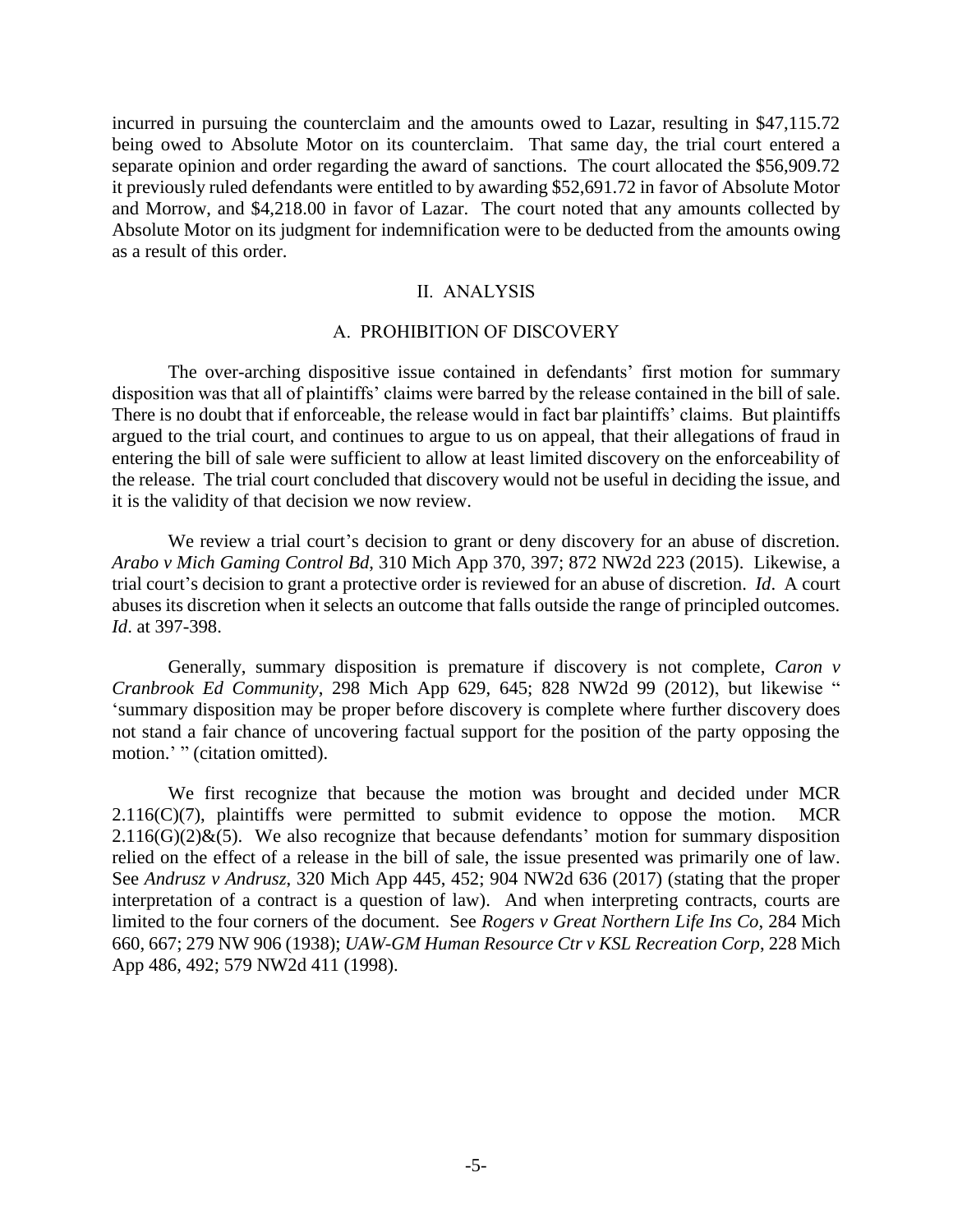However, plaintiffs asserted that they were fraudulently induced into signing the bill of sale, which of course contained the release.<sup>5</sup> "Common law has always permitted the avoidance of a contract procured by means of fraud." *Wiedmayer v Midland Mut Life Ins Co*, 414 Mich 369, 375; 324 NW2d 752 (1982); see also *Barclae v Zarb*, 300 Mich App 455, 480; 834 NW2d 100 (2013). And "[o]ne seeking to void an agreement for fraud is not limited, in proving such fraud, to the provisions of the agreement itself." *Bendford v Nat'l Life & Accident Ins Co*, 356 Mich 52, 59; 96 NW2d 113 (1959); see also *UAW-GM Human Resource Ctr*, 228 Mich App at 492-493 (stating that the prohibition of parol evidence does not apply in showing, among other things, that the contract has no effect because of fraud). Thus, in attempting to prove that the bill of sale was unenforceable because obtained by fraud, plaintiffs were permitted to introduce extrinsic evidence.

As noted, plaintiffs were not afforded the opportunity to conduct any discovery. They argue that at a minimum, Lazar, the only person plaintiffs sought to depose at the time, was a person who may have relevant, discoverable information. And that's because Lazar was the only person plaintiffs dealt with, so if there were any evidence of fraud, Lazar would have played a central role. We agree with plaintiffs that it was an abuse of discretion to not allow at least limited, tailored discovery prior to resolving the motion for summary disposition as it pertained to the release. Plaintiffs supported their allegation with admissions by Lazar that a buyer from Montana had been identified before the March 5 sale was consummated. And Lazar's text message of wanting to obtain title documents in order to send them "to the guy" suggest that the documents were for a third party, and not just Absolute Motor.

Lazar may be able to shed light on the circumstances of the sale to the individual from Montana (when was it consummated or at least preliminarily agreed to, either orally or in writing) and the reasons for not divulging that person's name to plaintiffs or on the bill of sale or title. And, whether Lazar was actually authorized to engage in the transactions. Answers to these or similar areas of inquiry would allow plaintiffs to discover whether there is any actual evidence of fraud.

Although the trial court acknowledged that plaintiff was free to challenge the validity of the bill of sale, the court's order precluding plaintiffs from pursuing discovery related to that issue was an abuse of discretion. Accordingly, we reverse the trial court's June 12, 2019 order granting defendants' motion for a protective order for a stay of discovery. And because plaintiffs were deprived of at least limited discovery while opposing defendants' motion for summary disposition brought under MCR 2.116(C)(7), we vacate the trial court's August 8, 2019 opinion and order to the extent that it granted the motion on the basis of the release.

<sup>5</sup> To be valid, a release must be fairly and knowingly made. *Denton v Utley*, 350 Mich 332, 342; 86 NW2d 537 (1957). A release is not fairly and knowingly made if (1) the releasor was dazed, in shock, or under the influence of drugs, (2) the nature of the instrument was misrepresented, or (3) there was other fraudulent or overreaching conduct. *Paterek v 6600 Ltd*, 186 Mich App 445, 449; 465 NW2d 342 (1990).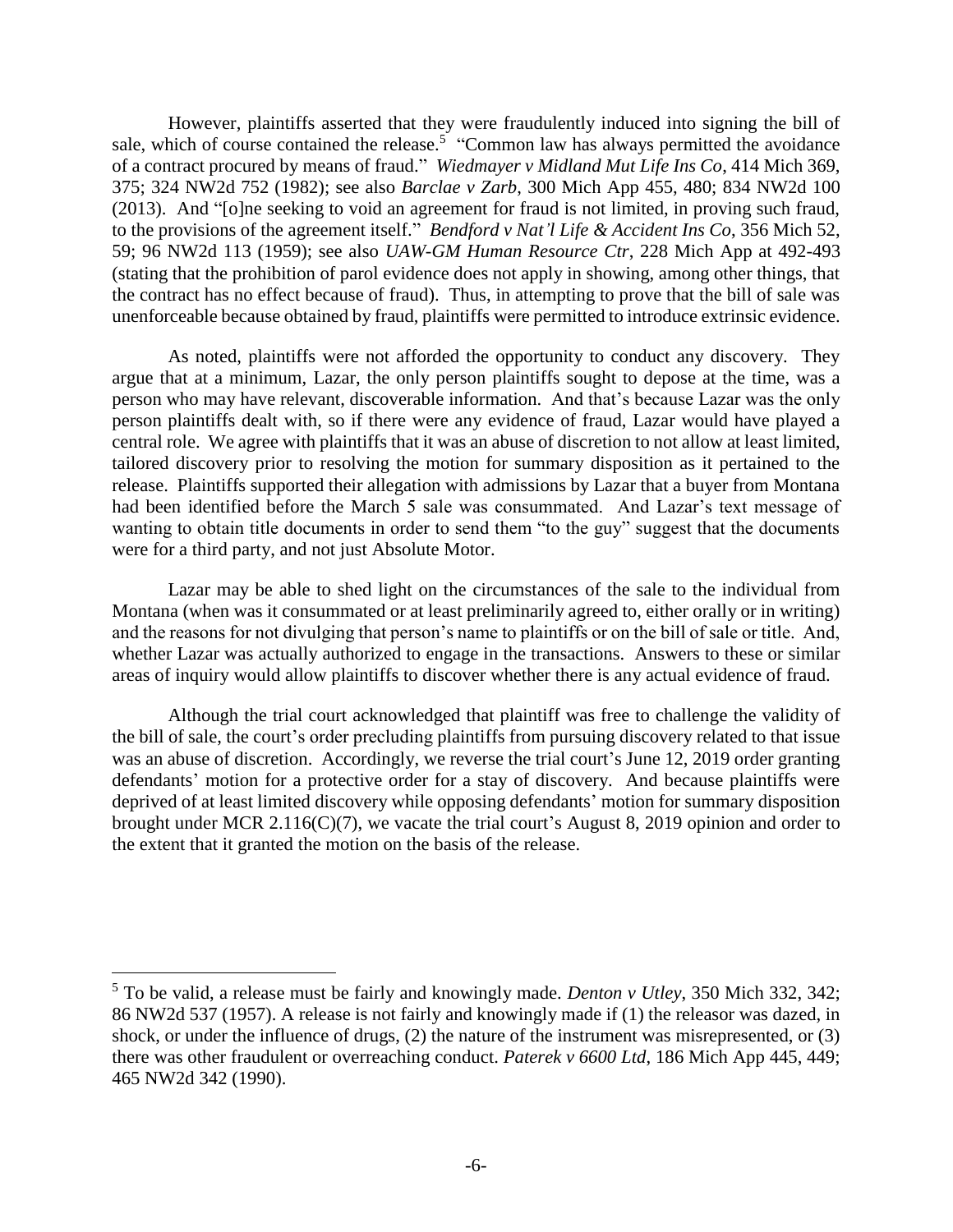## B. SUMMARY DISPOSITION AS TO PLAINTIFFS' CLAIMS<sup>6</sup>

## 1. DEFENDANT MORROW

Our conclusion as to the motion as it pertains to the release does not end our review. The trial court granted defendants' motion for summary disposition in part pursuant to MCR 2.116(C)(8)<sup>7</sup> on the ground that Morrow was not a party to any of the contracts and there were no allegations that he was personally engaged in any of the tortious conduct. The entirety of plaintiffs' argument on appeal for this issue consists of the following:

The Complaint (¶¶ 18-25) provides a detailed summary of how Appellee Lazar used Absolute Motor to act as an instrument to defraud Appellants and how the Appellants were fraudulently induced to sign the "Certificate of Title" "in blank" and "Vehicle Bill of Sale". Moreover, paragraphs [sic] 26 explained the motivation for Mr. Lazar's furtive acts while he was the "agent" of the Appellants pursuant to the "Consignment Agreement". Lastly, paragraphs 29-32 explain what steps Appellees Lazar and Absolute Motor took to conceal their actions by not filing mandatory documents with the Secretary of State. [Some citations omitted.]

While plaintiffs mention Lazar and Absolute Motor in their argument, notably absent is any reference to Morrow. Plaintiffs' failure to explain how the trial court erred, i.e., how their complaint stated a cognizable claim against Morrow, personally, constitutes an abandonment of the issue. See *Peterson Novelties, Inc v City of Berkley*, 259 Mich App 1, 14; 672 NW2d 351 (2003) ("An appellant's failure to properly address the merits of his assertion of error constitutes abandonment of the issue.").

## 2. ALL DEFENDANTS—STATUTE OF LIMITATIONS

Plaintiffs also challenge the grant of summary disposition under MCR 2.116(C)(7) in favor of defendants on statute of limitations grounds.

A trial court's decision on a motion for summary disposition is reviewed de novo. *Spiek v Dep't of Transp*, 456 Mich 331, 337; 572 NW23d 201 (1998). A party is entitled to summary disposition under MCR 2.116(C)(7) if, among other things, the plaintiff's claims are barred because of the statute of limitations. Under this subrule, "[t]he contents of the complaint are

<sup>&</sup>lt;sup>6</sup> The trial court's opinion and order also granted summary disposition pursuant to MCR  $2.116(C)(8)$  on some of plaintiffs' claims on alternate grounds. But because a motion brought under MCR 2.116(C)(8) focuses on the sufficiency of the complaint, a lack of discovery does not affect those rulings. *Maiden v Rozwood*, 461 Mich 109, 119-120; 597 NW2d 817 (1999).

<sup>&</sup>lt;sup>7</sup> "A motion for summary disposition brought under MCR 2.116(C)(8) tests the legal sufficiency of the complaint on the basis of the pleadings alone. The purpose of such a motion is to determine whether the plaintiff has stated a claim upon which relief can be granted. The motion should be granted if no factual development could possibly justify recovery." *Beaudrie v Henderson*, 465 Mich 124, 129-130; 631 NW2d 308 (2001).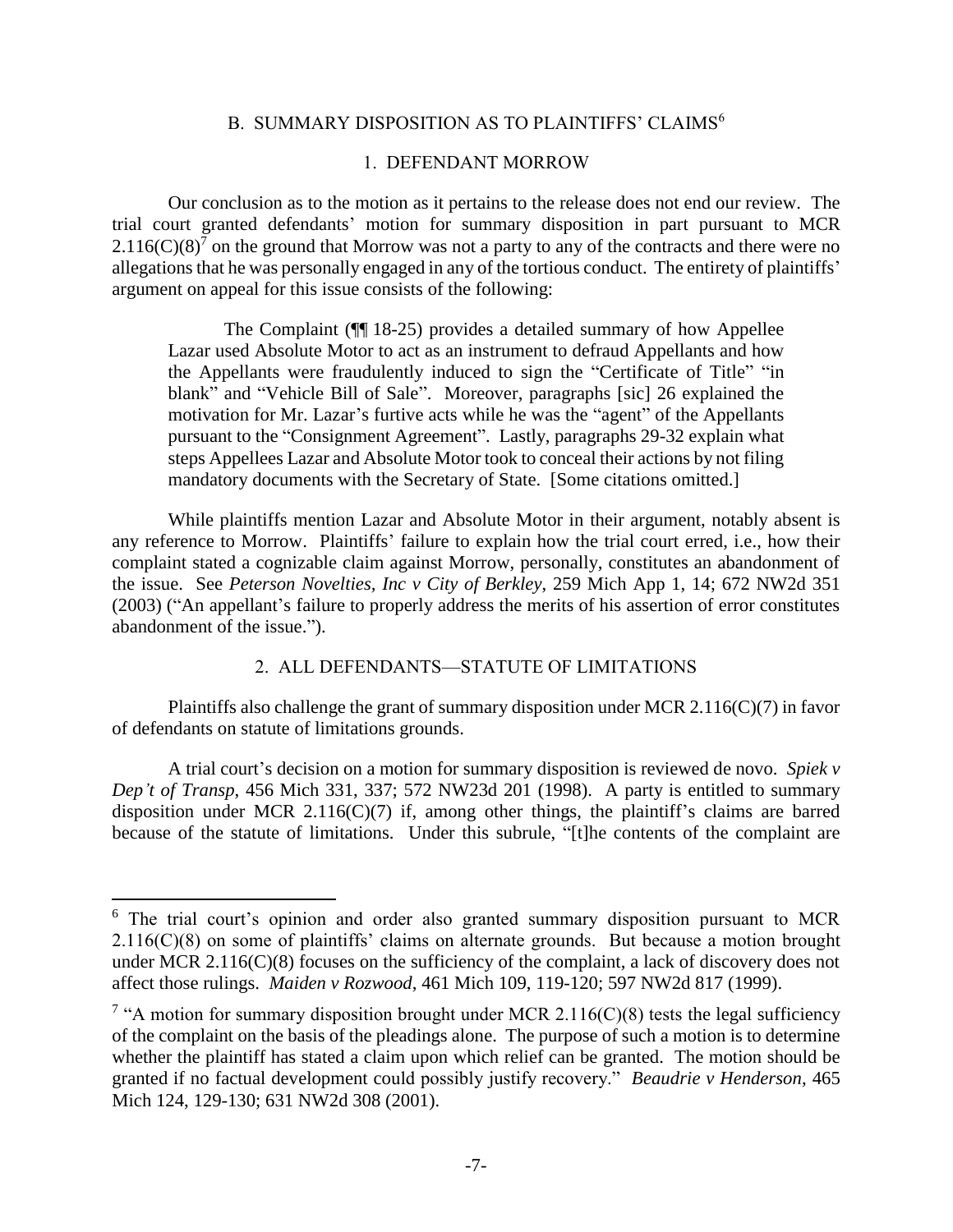accepted as true unless contradicted by the evidence provided." *Odom v Wayne Co*, 482 Mich 459, 466; 760 NW2d 217 (2008) (quotation marks and citation omitted).

Plaintiffs assert that the trial court erroneously dismissed their claims for breach of contract, fraudulent misrepresentation, and conversion on the basis that the claims were barred by the statute of limitations. As we see it, however, the trial court did not dismiss the claims for breach of contract and fraudulent misrepresentation on the basis of the statute of limitations. While the court dismissed all of the claims because of the release, it only alternatively relied on the statute of limitations to dismiss the claims for conversion and breach of fiduciary duty. Thus, in light of plaintiff's argument, the only viable question is whether the trial court erroneously determined that their conversion claim was time-barred.

The trial court did not err in ruling that the statutory conversion claim was time-barred. The period of limitations to bring an action to recover damages for injury to a person or property is three years, MCL 600.5805(2), and a claim for conversion is a claim for the recovery of damages for injury to property, and is subject to a three-year limitations period. *Tillman v Great Lakes Truck Ctr, Inc*, 277 Mich App 47, 49; 742 NW2d 622 (2007); *Brennan v Edward D Jones & Co*, 245 Mich App 156, 158; 626 NW2d 917 (2001). Any alleged conversion occurred in March 2015, and plaintiffs filed their complaint in March 2019, four years later. Therefore, the trial court did not err in concluding that plaintiffs' conversion claim was time-barred.<sup>8</sup>

Finally, plaintiffs have not challenged the trial court's alternative reasons for dismissing the conspiracy, concert of action, and unjust enrichment claims. The trial court's reasons for separately dismissing those claims were proper, see *Belle Isle Grill Corp v Detroit*, 256 Mich App 463, 478; 666 NW2d 271 (2003) (unjust enrichment claim cannot be maintained when express contract on same subject matter exists), *Blair v Checker Cab Co*, 219 Mich App 667, 674-675; 558 NW2d 439 (1996) (corporation cannot conspire with its own employee), and *Peterson Estate v Brannigan Bros Restaurants & Taverns, LLC*, 566, 580-581; 918 NW2d 545 (2018) (concert of action not a valid cause of action), and plaintiff has not challenged them on appeal. *Walters*, 481 Mich at 387.

### C. SUMMARY DISPOSITION AS TO DEFENDANTS' COUNTERCLAIMS

Plaintiffs argue that the trial court erred by granting summary disposition in favor of Absolute Motor on its counterclaim for indemnification.<sup>9</sup> Because the trial court in part prematurely ruled on defendants' prior motion for summary disposition, the court necessarily erred

<sup>&</sup>lt;sup>8</sup> Although on appeal plaintiffs assert that the limitations period was tolled on account of defendants' fraudulent actions, plaintiffs never made this argument to the trial court. Therefore, we decline to address it. See *Walters v Nadell*, 481 Mich 377, 387; 751 NW2d 431 (2008); *Soaring Pine Capital Real Estate & Debt Fund II, LLC v Park Street Group Realty Servs, LLC*, \_\_\_ Mich App  $\frac{1}{2}$ ,  $\frac{1}{2}$  NW2d  $\frac{1}{2}$  (2021) (Docket Nos. 349909 and 350159); slip op at 5.

<sup>&</sup>lt;sup>9</sup> We note that plaintiffs mischaracterize the trial court's ruling. The court denied defendants' motion with respect to MCR 2.116(C)(9), but granted it with respect to MCR 2.116(C)(10).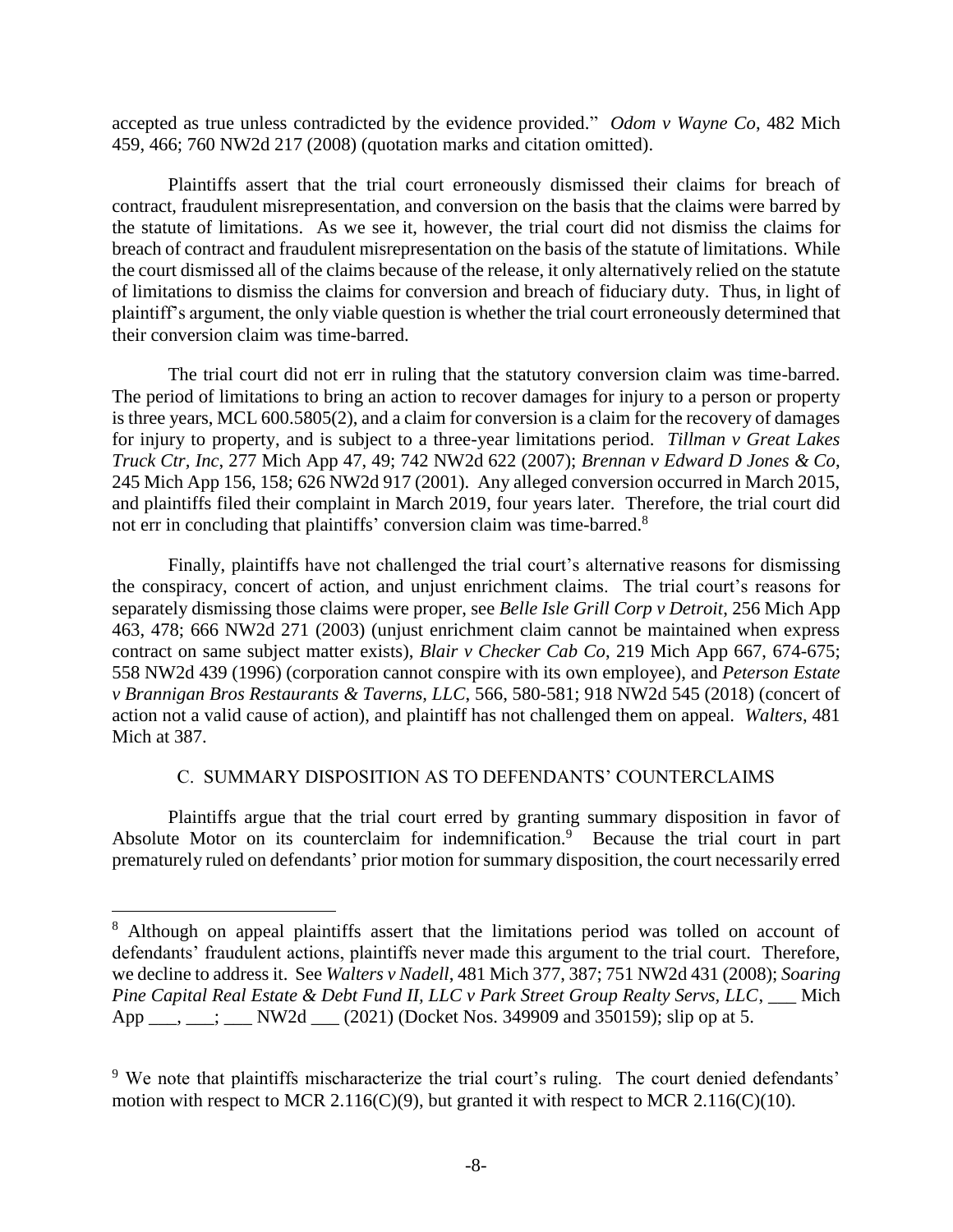in prematurely granting this motion as well because both motions relate to the validity of the bill of sale, which contained the dispositive release. Nevertheless, we address the grant of summary disposition in favor of Absolute Motor on its indemnification counterclaim because it presents a question of law.

We agree with plaintiffs' argument that the trial court erred by ruling that the indemnification clause in the parties' contract allows for the recovery of attorney fees. The meaning of a contract is a question of law that this Court reviews de novo. *Andrusz*, 320 Mich App at 452.

Any contractual claim for attorney fees and costs "must be based upon the indemnity agreement in issue." *Hayes v Gen Motors Corp*, 106 Mich App 188, 201; 308 NW2d 452 (1981).

An indemnity contract is to be construed in the same fashion as other contracts. The extent of the duty must be determined from the language of the contract, itself. All contracts, including indemnity contracts should be construed to ascertain and give effect to the intentions of the parties and should be interpreted to give a reasonable meaning to all of its provisions. This Court has generally observed that if the language of the contract is clear and unambiguous, it is to be construed according to its plain sense and meaning. Courts may not make a new contract for parties under the guise of a construction of the contract, if doing so will ignore the plain meaning of words chosen by the parties. [*Zahn v Kroger Co of Mich*, 483 Mich 34, 40-41; 764 NW2d 207 (2009) (citations omitted).]

The relevant portion of the bill of sale states:

Seller acknowledges that Buyer has fully performed and fulfilled the obligations of Buyer as set forth in the Consignment and Sales Agreement between Seller and Buyer dated October 16, 2014 ("Contract"), and that the purchase price is fair consideration for the Vehicle. Seller hereby releases and holds Buyer (its shareholders, officers, directors, and employees) harmless from, and indemnifies Buyer with regard to, any and all claims, known or unknown, related to or arising out of (i) the Contract, (ii) the sale of the Vehicle to Buyer as described herein, and (iii) any breach of this Bill of Sale by Seller.

The question is whether the phrase "holds . . . harmless from, and indemnifies . . . with regard to, any and all claims" includes the recovery of attorney fees. In addressing the issue the parties and the trial court primarily relied on two cases: *Hayes*, 106 Mich App 188, and *Redfern v RE Daily & Co*, 146 Mich App 8; 379 NW2d 451 (1985). In *Hayes*, the indemnity provision stated, "Contractor shall indemnify, hold harmless and defend the Owner." *Hayes*, 106 Mich App at 201. The Court concluded that the phrase "hold harmless and *defend*" "strongly indicates" the existence of a contractual obligation to defend, which included payment of attorney fees. *Id*. at 202 (emphasis added). In *Redfern*, the indemnity clause provided that the third-party defendant would "indemnify and save harmless" the third-party plaintiff "against all claims, liabilities, losses, damages *and expenses of every character whatsoever*." *Redfern*, 146 Mich App at 19. This Court held that attorney fees were recoverable under the broad language of the indemnification clause. *Id*. at 19-20.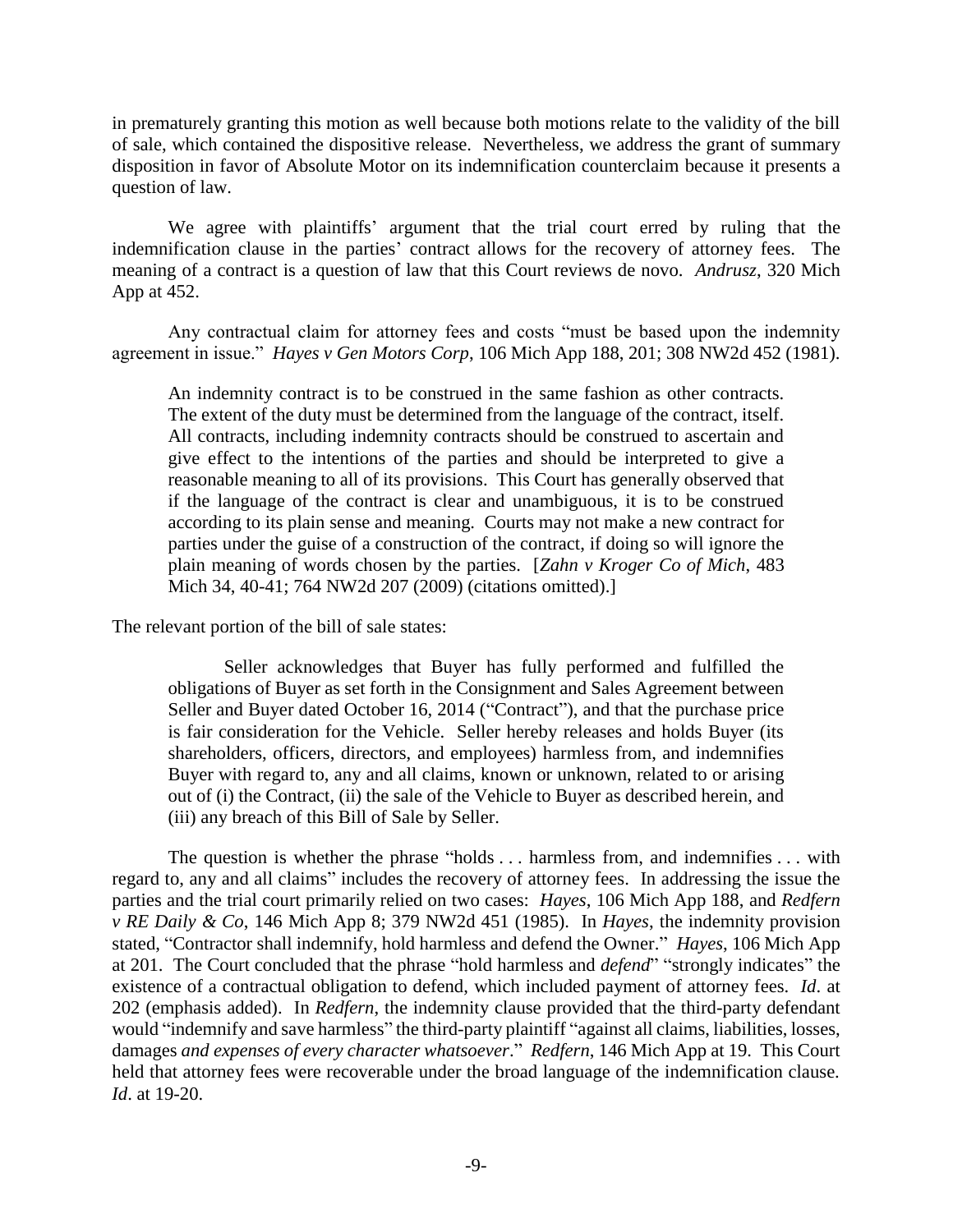However, more on point is *Beaudin v Mich Bell Tel Co*, 157 Mich App 185; 403 NW2d 76 (1986), where this Court held that attorney fees were *not* included in an indemnification agreement that required the indemnitor to simply indemnify and hold harmless the indemnitee "against all . . . claims." *Id*. at 189. The Court reasoned that the phrase did not "expressly allow indemnification for attorney fees, costs or any other expense." *Id*.

Unlike the clause in *Hayes*, the indemnification language in the present case ("holds ... harmless from, and indemnifies . . . with regard to, any and all claims" makes no reference to any duty to "defend." And unlike the language in *Redfern*, the present language makes no reference to "expenses," let alone "expenses of every character whatsoever." But similar to the indemnification provision in *Beaudin*, the phrase at issue also does not "expressly allow indemnification for attorney fees, costs or any other expense." Thus, because the plain language of the indemnification agreement is limited to indemnifying "claims" and not "attorney fees," the agreement does not exhibit an intent of the parties to have plaintiffs indemnify Absolute Motor's attorney fees incurred in defending any claim. The trial court erred when it concluded that plaintiffs had a duty to indemnify Absolute Motor for its attorney fees.

The trial court seemed to recognize that the plain language of the agreement did not cover attorney fees, as it noted that this was a "unique" situation, with Absolute Motor (the indemnitee) defending against claims brought by plaintiffs (the indemnitor). The court noted that in *this* situation, Absolute Motor could recover its attorney fees from plaintiffs. However, the simple language of "holds . . . harmless from, and indemnifies . . . with regard to, any and all claims" cannot be read as allowing the recovery of attorney fees in some situations (when plaintiffs brought the claims) and not in others. Therefore, consistent with the principles of *Hayes*, *Redfern*, and *Beaudin*, we reverse the trial court's ruling that the indemnification agreement included plaintiff's duty to pay Absolute Motor's attorney fees.<sup>10</sup>

## D. SANCTIONS

Plaintiffs also argue that the trial court erred by imposing sanctions for filing frivolous claims and defenses. In the trial court, defendants sought sanctions under MCR 1.109(E), MCR  $2.625(A)(2)$ , and MCL 600.5961 on the basis that plaintiff filed frivolous claims and defenses. The trial court granted the motion.

Because we have vacated in part the trial court's grant of summary disposition under MCR  $2.116(C)(7)$  in favor of defendants on the basis of the release, and reversed the grant of summary disposition in favor of Absolute Motor on its indemnification counterclaim, we also vacate the award of attorney fees as sanctions.

 $10$  Because attorney fees are not recoverable under the indemnification agreement, we need not address plaintiffs' arguments that the trial court erred by calculating the amount of attorney fees owed under that agreement.